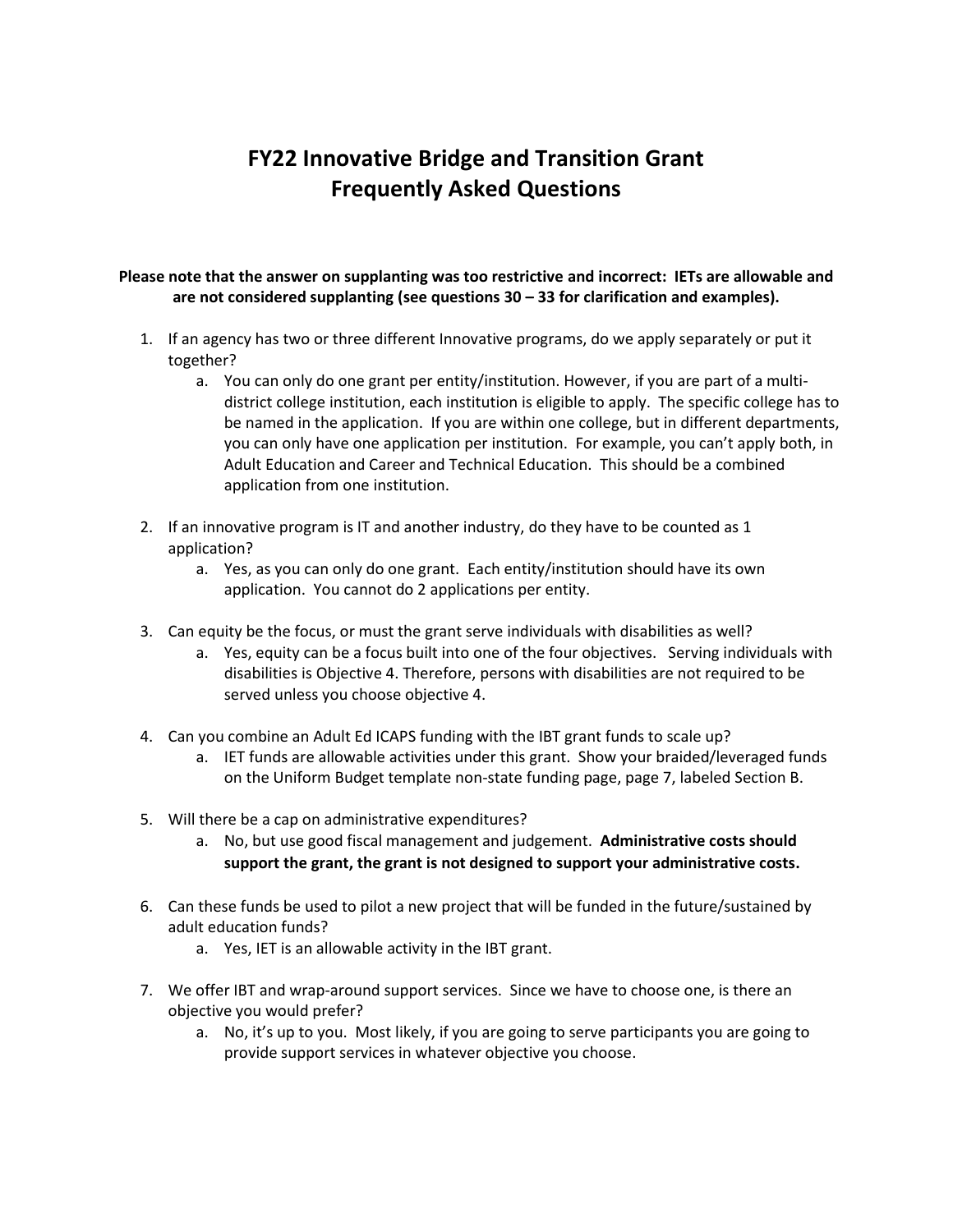- 8. Can you clarify any rules related to combining this money with other funding sources to provide the program (regardless of if it's ICCB AE money or from other non-ICCB sources)?
	- a. If you're going to be using other funds, there is a way to show on the budget form that other funds are going to be used. It is the **non-state budget page in the Uniform Budget template, page 7, Section B**. Use this page to show any braided/leveraged funds from other sources.
- 9. For clarification, we only need to tailor our program to 1 objective?
	- a. Yes, we are looking for one primary objective.
- 10. Do we have to enter the students in DAISI if they are in the IBT grant since it is not AE? a. No, this is not AE money, so it would not need to go into DAISI.
- 11. In Objective 4, would this only apply to people with disabilities who are able to work independently? Would people with severe disabilities be able to be supported by this grant?
	- a. All of these components have to be in place. You are preparing them for continued postsecondary training and/or employment. We are looking for programs that provide seamless transitions. The same holds true for those with disabilities. Work is critical to this. You will be held to the performance measures you lay out in your proposal.
- 12. Another question for people with disabilities…many families affected by disability have expressed that they do not want their adult child with a disability to work because they don't want to lose their benefits. If the purpose of the grant is to support people into employment, would this grant still be able to serve these families?
	- a. If you know that the family doesn't want them to work because of benefit loss, then you have to make a judgement call- are you really meeting the goals of the grant? This objective is to prepare them for post-secondary education and work leading to selfsustainability.
- 13. Can you give more examples of career activities? Do they include guest speakers from employers or WIOA approved training programs presenting in the class?
	- a. Career exploration, side visits, meeting with a career coach/counselor are all examples. If you can get some WIOA based training funding to cover it, then go for it.
- 14. Can these funds be used to pay a student stipend or tools?
	- a. Yes, but they must be tied to the training and they cannot be paid a stipend to "show up." On the job training is a good example of using a stipend.
- 15. Can these funds be used to cover the salary associated with a new position?
	- a. Yes, if it's a new position in the grant.
- 16. What is the maximum amount an agency can receive in funding?
	- a. Maximum amount is up to \$400,000.00
- 17. Is there a page limit to the cover page grant summation?
	- a. No more than 2 pages. Keep it as tight as you can.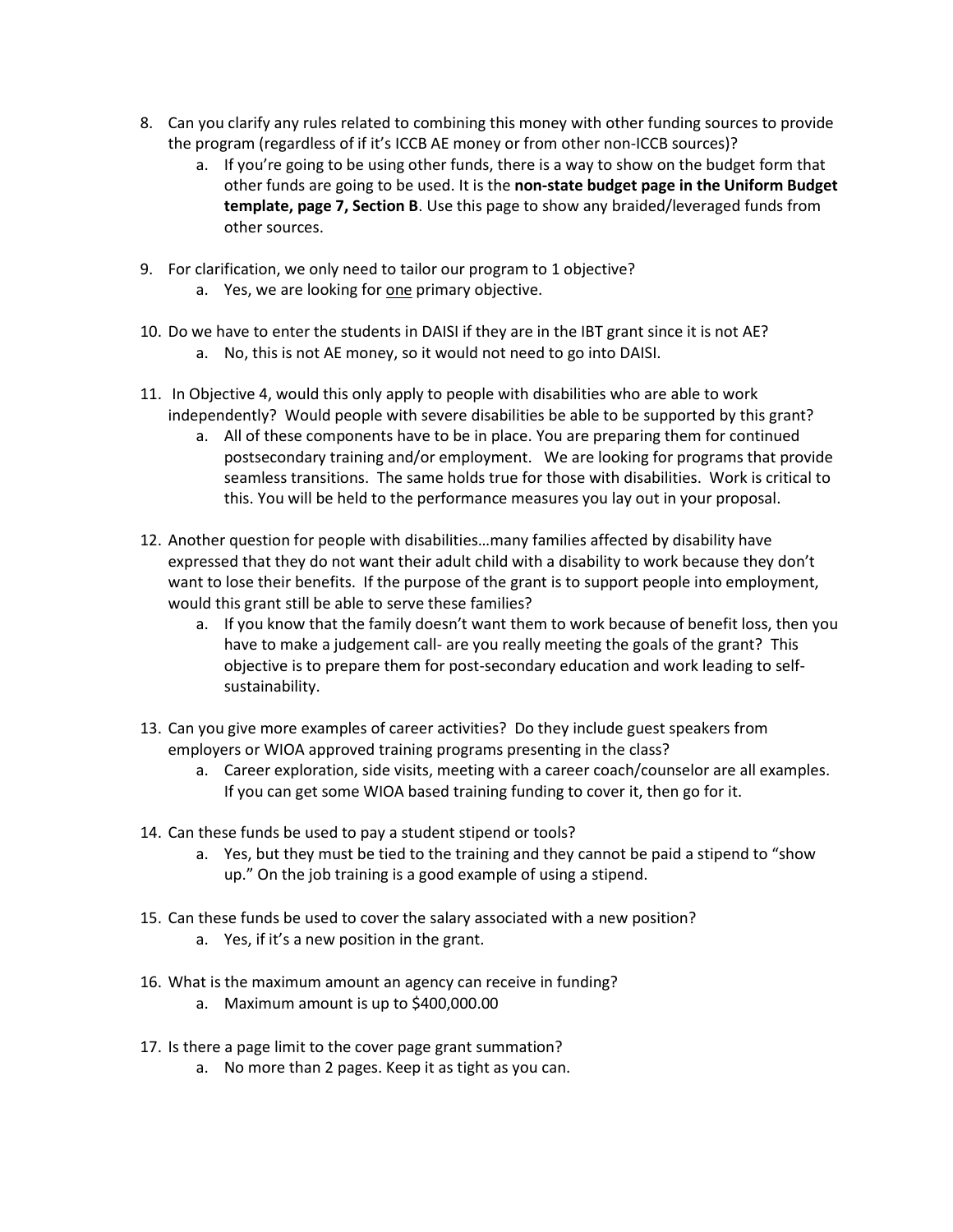- 18. What do you want in the Brief Description for the Organization and how much do you want there since as I type it goes off the page?
	- a. A brief description of how you will accomplish your goals according to the amount of funding you are asking for. General information on how your organization's is fit for this type of grant.
- 19. Can a portion of the funds go to scholarships and technology capacity for the pathway to advancement in post-secondary education?
	- a. Yes, but you want to be sure you have the parameters around your scholarship defined so that it's fair and equitable. However, we strongly encourage institutions to work with local one-stops, financial aid, and local community partners to maximize the resources.
- 20. Can this funding be used to cover credit class tuition?
	- a. Yes, these are allowable costs and must be related to the training outlined in your grant. However, we strongly encourage institutions to work with local one-stops, financial aid, and local community partners to maximize the resources.
- 21. Can this funding be used for non-credit occupational programs?
	- a. Yes, these funds may be used for non-credit training/occupational programs. They must be career pathway related and relevant to the area, i.e., high-demand occupation.
- 22. Can funds be used for equipment?
	- a. Yes, supplies and equipment. Capital equipment purchases are not allowable.
- 23. How important is funding external evaluation?
	- a. Funding an external evaluator is not a requirement.
- 24. Are books an allowable expense?
	- a. Yes, textbooks and supporting required classroom materials are allowable expenses.
- 25. This can be used if we are braiding funding as we have in the past, right?
	- a. Yes, you can use this with braided funding.
- 26. If we currently have an ICCB grant (i.e. FY22 Adult Ed Grant), do we need to go through the prequalification process for the IBT grant?
	- a. Once you've done your self-assessment (ICQ) for your entity this Fiscal Year, it should reflect for any grant you apply for during that time.
- 27. Is there a new quarterly reporting format for IBT?
	- a. Yes, that will be shared with those that are funded for FY22.
- 28. for grant objectives we are to pick only one objective? We cannot work on more than one?
	- a. You are going to have some overlap, but you must select one objective. The goal is to help you focus on exactly what you're planning to do.

29. Is it accurate to say that the objective we choose is the only one we will report on? You'll be reporting on any performance measures that come about as a result of the objectives and the performance measures you create to demonstrate how you will prove you have carried out the chosen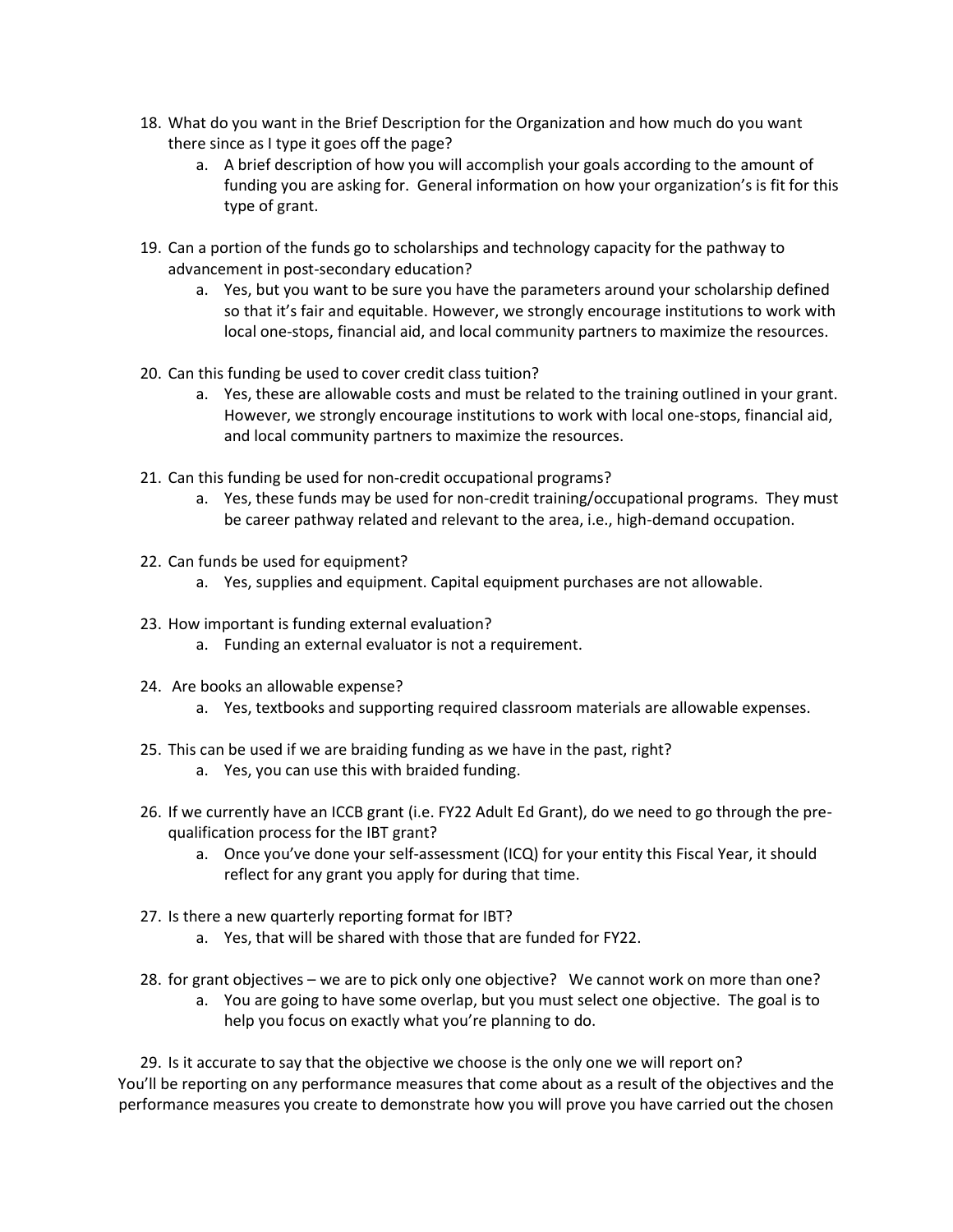objective. In other words, any performance measures you identify in your proposal will need to be reported on.

## **Please note that the answer on supplanting was too restrictive and incorrect: IETs are allowable and are not considered supplanting (see questions 30 – 33 for clarification and examples).**

- 30. I believe you mentioned that Objective 1 cannot be used to supplant already existing Adult Education programming. To clarify, this funding cannot be used to supplement or grow already existing bridge programming? Can it be used to develop a new bridge or IET programming?
	- a. **This was not correct.** The funding can be used to grow existing programming and bridge and IET are allowable activities in the IBT grant.
- 31. I know this has been answered but just wanted to make sure I understood correctly. I have an adult education program and I can use this funding to create a bridge class to move adult ed students into Phlebotomy program. I already have IET programs. This would be new.
	- a. Yes, this is allowable.
- 32. Adult Education Division wants to use IBT funds to design a Transportation, Distribution and Logistics Pathway with a commitment to equity by helping students achieve through clearly demonstrated levels of mastery made possible by using competency-based curriculum and comprehensive student supports. In addition to designing the pathway, we will also conduct a pilot with a small cohort of students. The pathway will include a career development course that gives students practical and engaging examples of the possible careers available; contextualized TDL reading/math and HSE/GED preparation (not funded by IBT); hands-on training in Forklift driving (all Competency-based) with transition options into one of the following L&C TDL programs: Diesel Mechanic; Truck Driver Training; Business Degree with a focus on Logistics; or directly into employment. Comprehensive However, adult education students will be the target population (including others) and adult education funding will likely be used in the supports will be built in as well. This will not supplant adult education as it is new. future to help sustain this as either a bridge or an IET. I hope this makes sense. Knowing this, is this allowable to write for IBT funds?
	- a. Yes, this is allowable: curriculum development and career pathway creation, career development, training designed to prepare individuals for employment are all allowable. The answer on supplanting was incorrect so there would not be a problem even if you were building on an existing program.
- 33. Our primary objective is to greatly expand and scale up our current initiatives in Bridge and IET programs. We would like to offer **additional** opportunities through our non-credit partners in Continuing Education to provide instruction and industry recognized certifications to our Bridge and ICAPS 1 students to increase employment opportunities for women, non-traditional students and English Language Learner in Transportation, Distribution and Logistics. EXAMPLE: Our current Adult Education, TDL Bridge students who transition to ICAPS 1, in Supply Chain Management (17 credit hour Certificate of Completion through our CTE partner in Business Education) would be offered **additional** non-credit training and certification in Forklift Operation and OSHA Safety. Students would earn 17 college credits and a Certificate in Supply Chain Management through the Adult Ed Grant.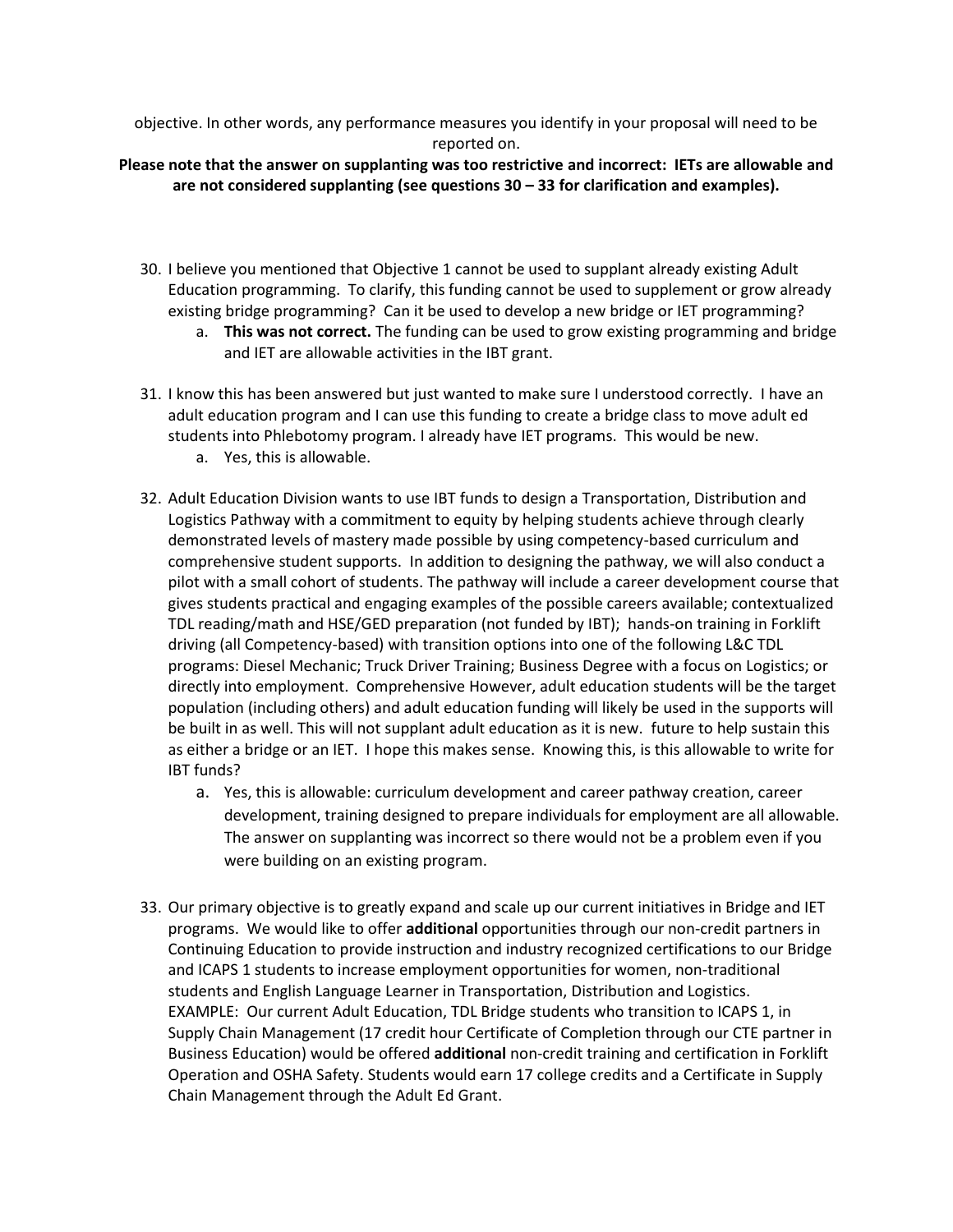The proposed Scale Up/Expansion: The IBT would offer these non-traditional students critical, non-credit training and certifications that align with employer need and increases employability and marketable skills. We would also like to purchase sets of college textbooks for our bridge Instructors and students to use as a real world, contextualized resource in preparation for a smoother transition to the corresponding ICAPS.

- a. This is allowable under IBT.
- 34. Do you want MOUs from partners attached?
	- a. No, please do not send us MOU's. We will not be evaluating them in the process. You should indicate you have them, but no need to send them. Also, do not send letters of support or other supporting materials unless it is asked for in the NOFO.
- 35. Is IBT on a one-year grant cycle? If so, will it continue to be one year only?
	- a. Yes and, as far as we know, it will continue to be a one-year grant cycle. We have allowed some extensions in the past that allowed grantees to finish as much of their funding as possible. We do not foresee it going to a 2 or 3-year grant.
- 36. Does the budget need to remain in Excel format for submission or can it be in PDF?
	- a. Either format is fine as long as there is a signature.
- 37. I've tried downloading the Uniform Budget several times using different browsers and haven't been able to download it. Can we reuse a blank budget from another grant?
	- a. Yes, it is a Uniform Budget form, so all of the budget forms are the same. However, the Adult Education budget is different so don't use that one.
- 38. Can signatures be digital?
	- a. Yes, signatures can be digital.
- 39. The NOFO did not indicate that there was a cap on the amount of indirect we could charge, so can we charge our full indirect cost rate?
	- a. Yes, you can charge your full indirect cost rate.
- 40. During the presentation, charts were strongly encouraged as a helpful way to organize information in our response. Is the information in the chart required to be double-spaced or is that requirement related only to the narrative portion of our response?
	- a. Charts are not required to double-spaced. Double-spacing applies only to the narrative.
- 41. Is the Cover Page and Grant Summation one template? Or two different ones?
	- a. One Template.
- 42. I am having problems with the email and phone fillable sections on the Cover Page. Can you help?
	- a. We had let everyone know we are working on it and it is now fixed. Here is the link to the cover page:

[http://www2.iccb.org/iccb/wp-content/pdfs/workforce/ibt\\_grant/fy22/](http://www2.iccb.org/iccb/wp-content/pdfs/workforce/ibt_grant/fy22/FY2022_Innovative_Bridge_and_Transitions_Cover_Page.pdf) FY2022\_Innovative\_Bridge\_and\_Transitions\_Cover\_Page.pdf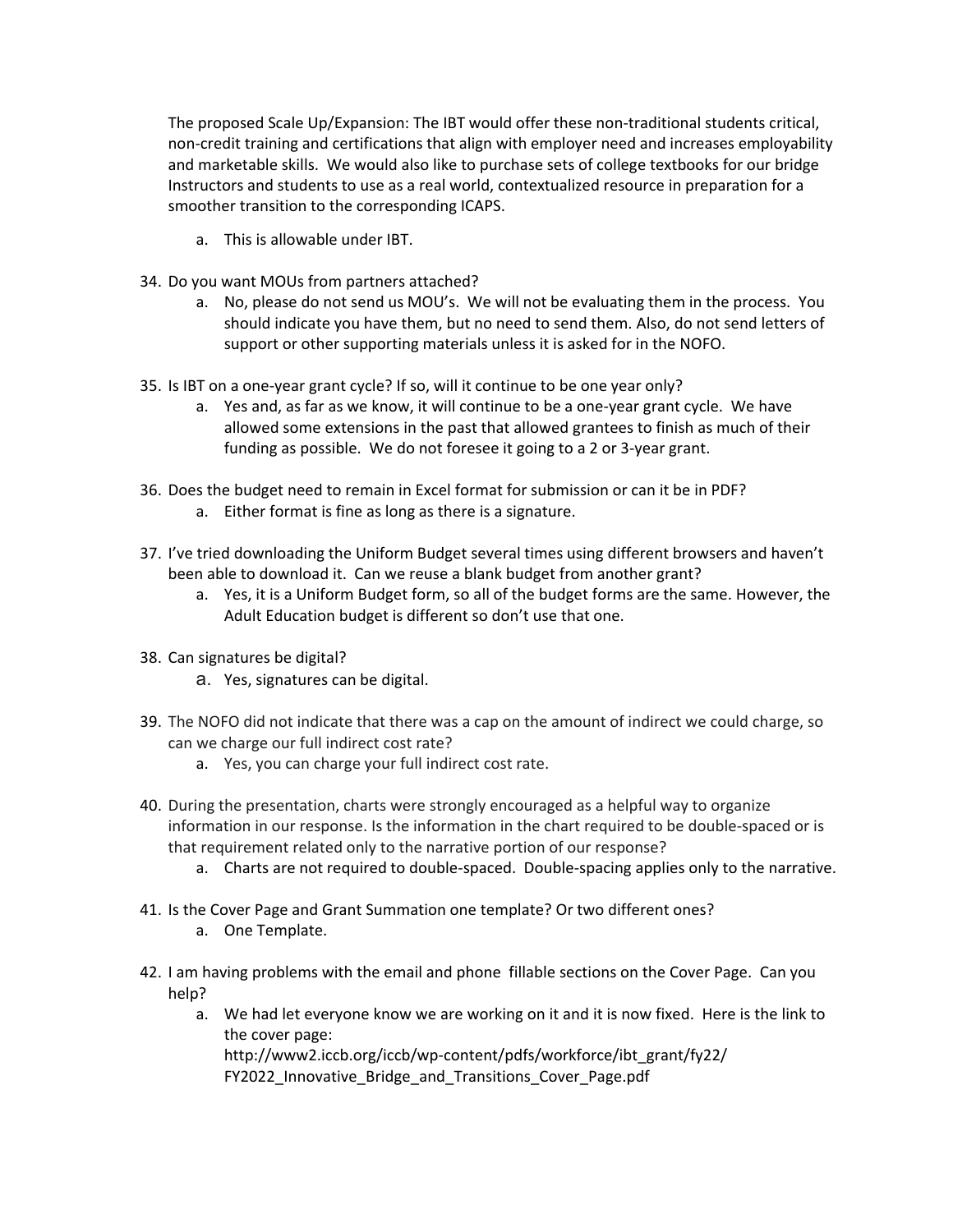- 43. If we provide childcare as a supportive serve, must the childcare be licensed?
	- a. Yes, childcare must be licensed in order for you to pay for it.

44. How much space do we have for the grant summation as part of the cover letter?

a. You only have the text box on page 2 of the cover page/grant summation. Earlier it was indicated that you can have more, but you are limited to the text box.

45. Who needs to sign the Cover Page?

a. The CEO or Executive Director should sign the Cover Page.

46. I may not be able to apply in time. Will this grant opportunity be available in the future?

a. We cannot guarantee that this will be offered in future years.

47. I cannot find the narrative template.

a. There is no narrative template. Please follow the outline in the NOFO.

48. I am having trouble entering the emails and phone numbers on the cover page.

a. We are working on fixing this issue.

49. Can we apply for both the WEI and the IBT grants?

a. There is no prohibition that we are aware of.

50. I am working on the application for the IBT grant. Are we able to budget for recruitment and marketing costs for this grant?

- a. Marketing and recruitment are allowable and should be budgeted under indirect or administrative costs.
- 51. Are stipends allowable and what line item do they belong in?
	- a. Stipends are allowable and you can use the miscellaneous line item for the specific program costs.

52. Can you please elaborate on the goal of this section? Is it to convey how our project or programming could be a model for others in the State? *Re: Narrative Section 6. Scalability and Replicability: Description of how the project could be scaled or replicated by others in the State. All resources and products developed with grant funds will be provided from the grantee to the ICCB to share with the field.*

a. Yes, exactly what it says: for other entities to be able replicate or for the ability to bring it to scale.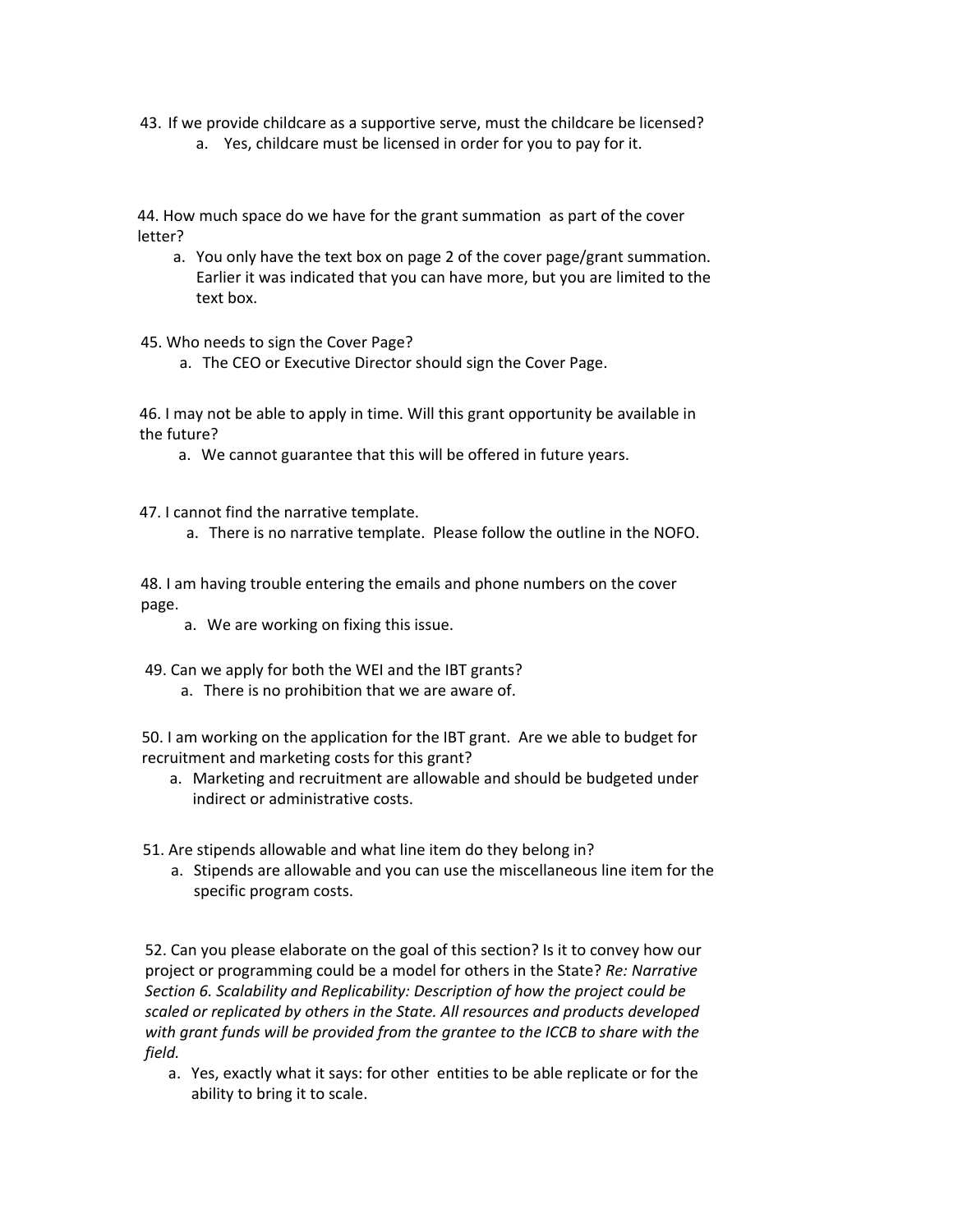53. I am having issues with the budget template. I can't get it to add a line on the pages. Are others having this problem or is it me?

a. We are looking into this. We will post on FAQ once we have an answer.

54. What is the word limit in the Brief Description of the Organization text box? It does not allow me to put more than one line. In addition, it does not allow me to start the top of the text box. I have downloaded the most recent copy of the cover page which is listed on the website. Can you please help?

a. The text box has been fixed and the cover page on the website has been updated to reflect that change.

55. I have a fundamental question as I prepare the IBT grant application. Are there definitions of "programmatic need" and "financial need" that I should be following?I am interpreting as follows:

**Programmatic Need:** Regional need for the program being proposed (e.g., to close the gap between workforce needs and skilled employees).

**Financial Need:** The ability of the College to fund the programs being proposed. – AND – The ability of students to pay for the programs being proposed..

a. There is no specific definition for program need, but your's is fine. Programmatic need will be based on your defined program objective. For the financial need you can also include your regional or district needs, employer needs, specific community groups among others.

56. Is there a recording of the bidders' webinar?

a. Yes, here is the link, but **please refer to the FAQ as your final source as information was updated.**

57. Are you still needing this statement on the front title page of the IBT narrative: This application is being submitted on behalf of XXX; and, if awarded, the applicant agrees to abide by the provisions and guidelines set forth in the application and by the ICCB. Furthermore, the individuals listed in the application are authorized to act on behalf of the institution.

- a. Yes, this still has to be included on the cover page.
- 58. Can student internet costs be covered in this Grant?
	- a. No.
- 59. TP Link Extenders for students allowed for purchase to students?
	- a. No.
- 60. Is there a range of acceptable cost per student?
	- a. No.
- 61. Is instructional equipment allowable?
	- a. Yes, but if not 100% allocable to students served under the grant, then it must be pro-rated.